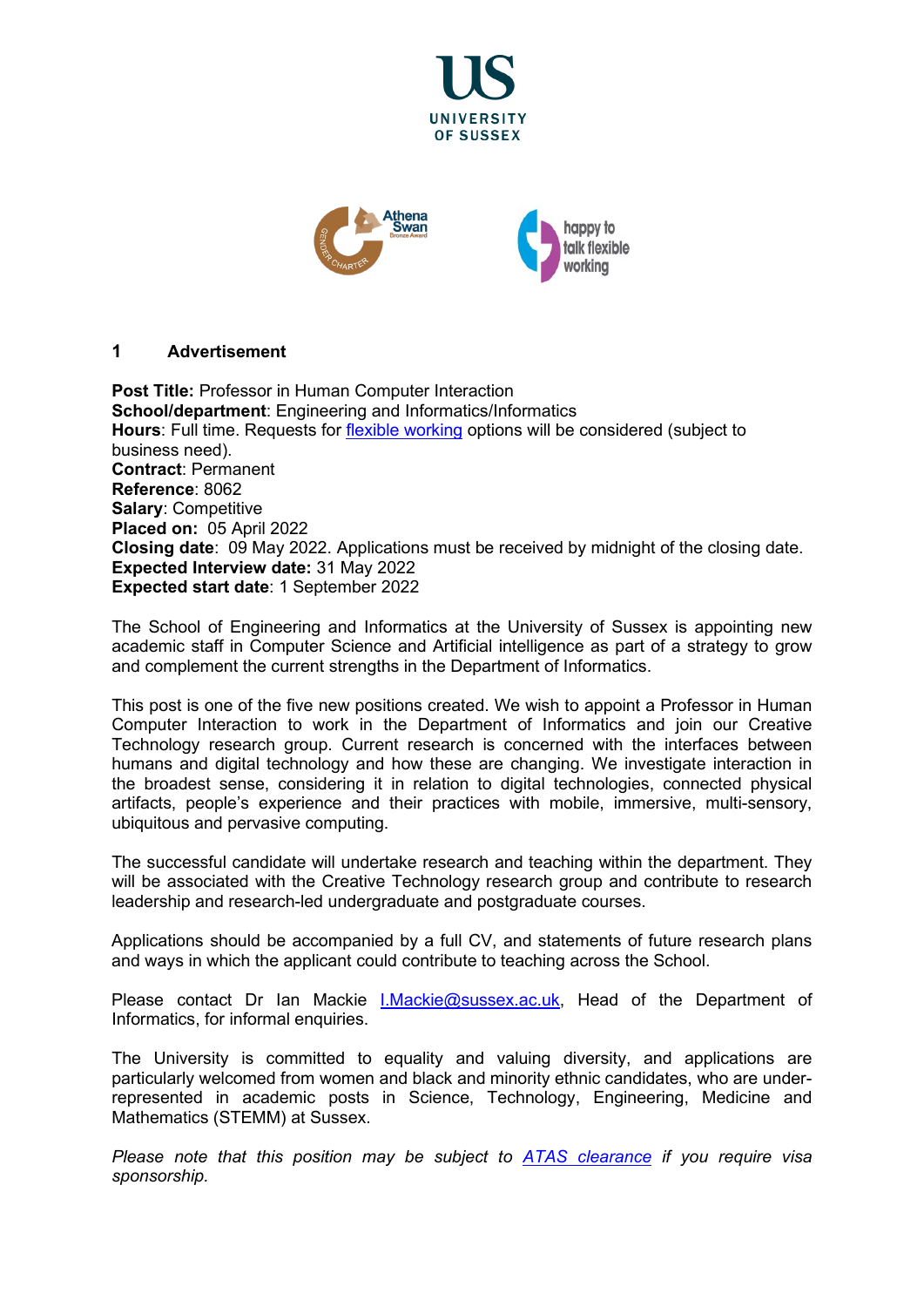For full details and how to apply see our [vacancies page](http://www.sussex.ac.uk/about/jobs)

*The University of Sussex values the diversity of its staff and students, and we welcome applicants from all backgrounds.*

# **2. The School of Engineering and Informatics**

The School of Engineering and Informatics covers the disciplines of computer, electrical and electronic engineering, mechanical, and automotive engineering, product design, digital media, computer science and informatics.

Distinctive characteristics of the School are: creativity, interdisciplinarity, strong links with industry, and an international outlook in both research and teaching. £10m (£4.9m from HEFCE) has been invested in the Future Technologies Laboratory as a result of a 60% surge in applications for the School's degrees.

The School offers a range of undergraduate and postgraduate degrees in its areas of expertise, often in collaboration with other schools at Sussex, to create a distinctive focus which addresses the needs of industry, commerce and society. Examples include joint degrees with the MSc in Artificial Intelligence and Adaptive Systems (AIAS) which includes modules from the Schools of Engineering and Informatics and Psychology; and the MScs in Engineering Business Management, and Management of Information Technology, which were developed in collaboration with the School of Business, Management and Economics.

This interdisciplinary approach also applies to our research, with current and recent externally funded projects with researchers in a wide range of other subject areas including geomorphology, media practice, medical imaging, neuroscience, anthropology, English literature, epidemiology, geography, international development, mathematics, psychiatry, psychology and sociology.

The School has strong links with industry, and has an established Strategic Advisory Board. Innovative research across the School has led to a number of patents which are being commercialised including: novel electric potential sensors (EPS) licensed to Plessey Semiconductors and marketed as the EPIC sensor chip; and University spin-out companies, including InCrowd Sports, which is deploying delay-tolerant networking to provide smartphone connectivity in large crowds, and TexRAD, which has developed software for the analysis of medical images and has recently demonstrated the ability to detect brain texture anomalies in Asperger's Syndrome patients. These developments are supported by the University's Enterprise fund. The EPS sensor technology was awarded the IET Innovation award for 'Measurement in Action' and shortlisted for two other IET categories and for a THES award.

The School is, for administrative purposes, comprised of two departments: the *Department of Informatics* and the *Department of Engineering and Design*. Staff teach across the School, and undertake research on cross-School, as well as cross-University projects.

In addition, there is a School-wide research group in **[Creative Technology](http://www.sussex.ac.uk/creativetechnology/index)**. The Group brings together a number of academics working in the areas of human-centred technology, product design, experience design, tangible and physical computing, games, digital media, digital cultural heritage, child-computer interaction, novel interfaces, animal-computer interaction, broadcast technologies and social innovation.

# **2.1 Department of Engineering and Design**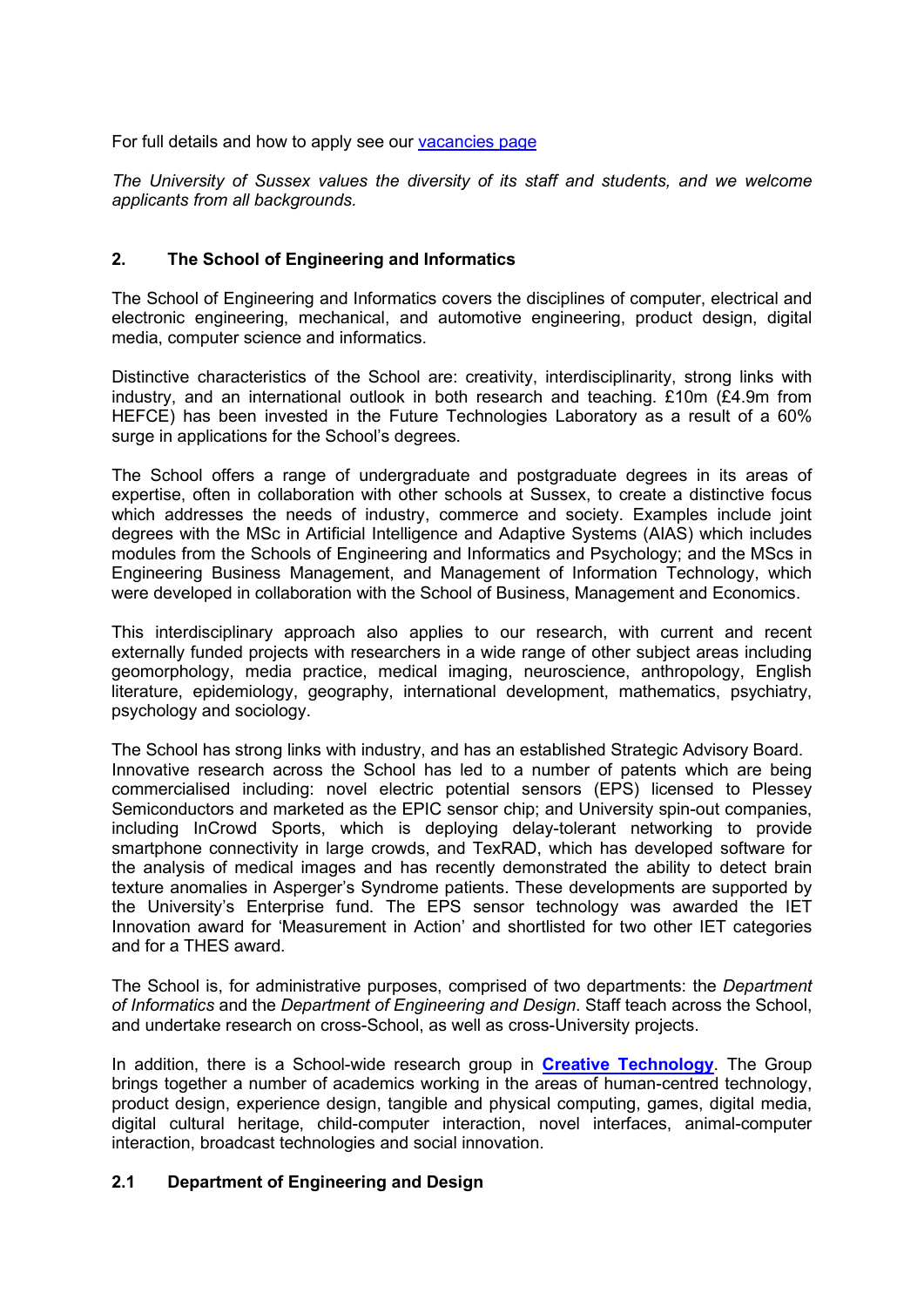The Department of Engineering and Design has a strong reputation for excellence in research and teaching. Its research outputs were rated as 88%, and impact as 90% 4\*/3\* (world-leading/internationally excellent) in the REF 2014.

The Department's students won the automotive category of the Telegraph UK STEM Awards 2014 sponsored by McLaren Group (link to [video\)](http://www.youtube.com/watch?v=aADNAPCNWcs&feature=youtu.be).

Research activity is focused on mechanical engineering (turbomachinery, dynamics and control, and tribology); and electronic engineering (sensor technology, image and signal processing, and mobile digital communications). There are strong collaborations with industry, including Jaguar Land Rover, General Electric, Plessey Semiconductors and Meggitt Sensing Systems.

The Department's research is organised into six groups:

- Dynamics, Control and Vehicle Research Group [\(www.sussex.ac.uk/dcv\)](http://www.sussex.ac.uk/dcv)
- Industrial Informatics and Signal Processing Research Group [\(http://www.sussex.ac.uk/iisp/\)](http://www.sussex.ac.uk/iisp/)
- Sensor Technology Research Centre [\(www.sussex.ac.uk/strc/\)](http://www.sussex.ac.uk/strc/)
- Thermo-Fluid Mechanics Research Centre [\(http://www.sussex.ac.uk/tfmrc/\)](http://www.sussex.ac.uk/tfmrc/)
- Centre for Advanced Communications, Mobile Technology and IoT
- Space Research Group

The Department currently has 665 undergraduate students, 63 taught postgraduate students, and 39 postgraduate research students.

The Department's undergraduate courses, all of which are accredited and have an industrial placement year option, include:

MEng (Hons) / BEng (Hons) Automotive Engineering MEng (Hons) / BEng (Hons) Electrical and Electronic Engineering MEng (Hons) / BEng (Hons) Mechanical Engineering BSc (Hons) Product Design. Both Electrical and Mechanical Engineering can be taken with a Robotics minor.

The Department's masters level courses, the majority of which are also accredited, are in the process of being reviewed as part of a cross-School process. Courses currently include:

MSc Advanced Mechanical Engineering MSc 5G Mobile Communications and Intelligent Embedded Systems MSc Digital Signal and Image Processing MSc Robotics and Autonomous Systems MSc Engineering Business Management

Detailed information about the Department can be found at *[www.sussex.ac.uk/engineering](http://www.sussex.ac.uk/engineering)*

# **2.2 Department of Informatics**

The Department of Informatics is highly rated for its teaching and research. Its researchers work in an environment that was deemed to be wholly 4\*/3\* (world-leading/ internationally excellent) in the REF 2014.

The Department maintains a strong emphasis on interdisciplinary teaching and research and has substantive links with almost all other Schools of study at Sussex. Its research spans the theoretical and applied.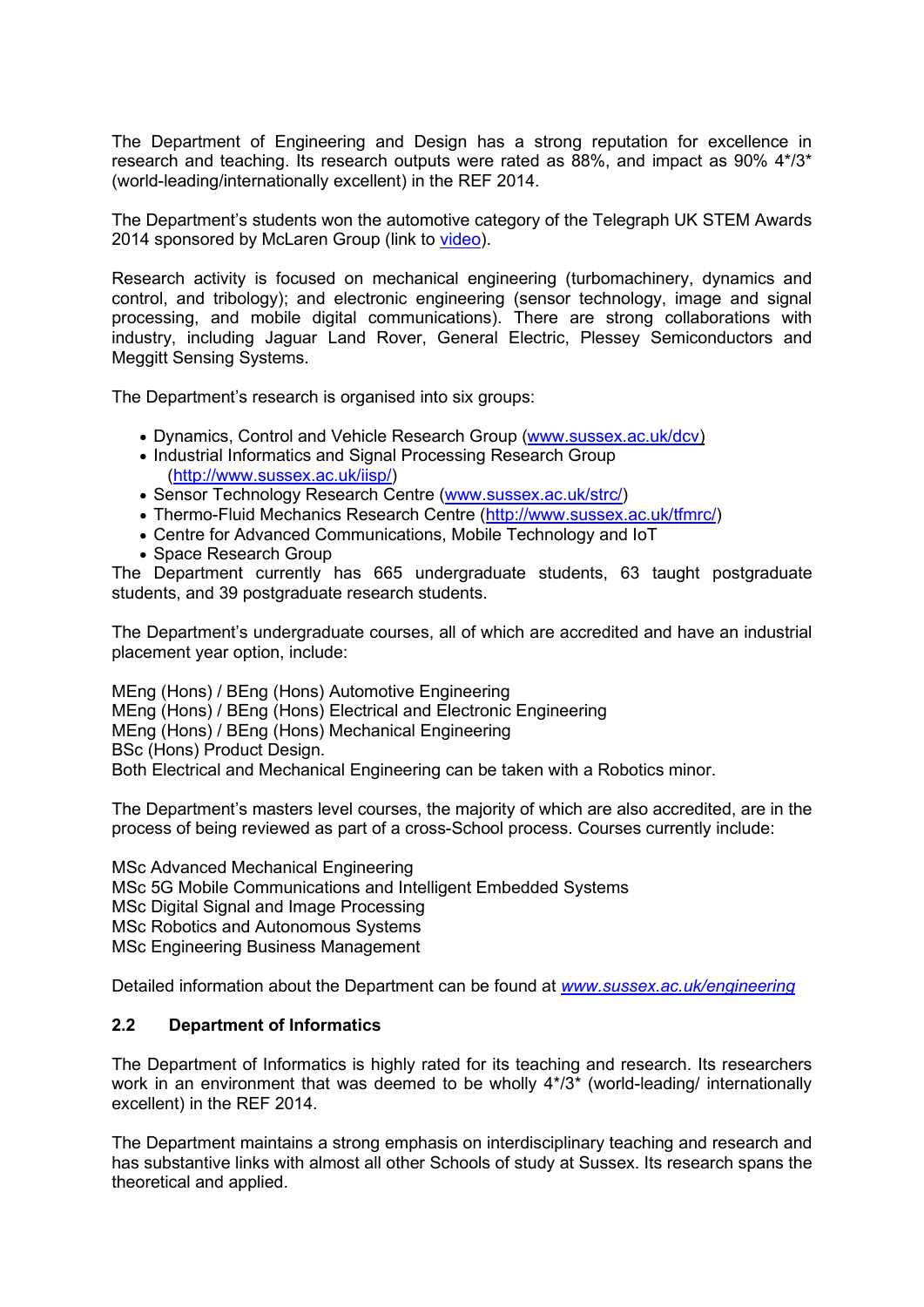The Department's research is organised around the following three research groups:

- [Artificial Intelligence](https://www.sussex.ac.uk/research/centres/ai-research-group/)
- [Creative Technology](http://www.sussex.ac.uk/creativetechnology/)
- [Foundations of Software Systems](http://www.sussex.ac.uk/foss/)

Members of Informatics play leading roles in the following interdisciplinary research centres at Sussex:

- Centre for Computational [Neuroscience and Robotics \(CCNR\)](http://www.sussex.ac.uk/ccnr/)
- [Centre for Research in Cognitive Science \(COGS\)](http://www.sussex.ac.uk/cogs/)
- [Sackler Centre for Consciousness Science \(SCCS\)](http://www.sussex.ac.uk/sackler/)
- [Data Intensive Science Center, University of Sussex \(DISCUS\)](https://www.sussex.ac.uk/discus/)
- [Sussex Centre for Sensory Neuroscience and Computing](https://scsnac.org/) (SNAC)
- [Sussex Humanities Lab \(SHL\)](https://www.sussex.ac.uk/research/centres/sussex-humanities-lab/)
- [Sussex Neuroscience](http://www.sussex.ac.uk/sussexneuroscience/)

The Department has long-standing collaborations with a range of external organisations including Animazoo, the Clinical Practice Research Datalink, and American Express, which has sponsored over 120 MSc students in Informatics over the past 10 years.

The Department currently has 715 undergraduates, 102 taught postgraduates, and 67 doctoral students. Undergraduate courses that are accredited by the relevant professional institutions where appropriate, and have an industrial placement year option, include:

MComp (Hons) / BSc (Hons) Computer Science BSc (Hons) Computer Science and Artificial Intelligence BSc (Hons) Computing for Business and Management BSc (Hons) Games and Multimedia Environments

The Department's masters level courses currently include:

MSc Advanced Computer Science MSc Computing with Digital Media MSc Artificial Intelligence and Adaptive Systems MSc Management of Information Technology

Detailed information about the Department can be found at *[www.sussex.ac.uk/informatics](http://www.sussex.ac.uk/informatics)*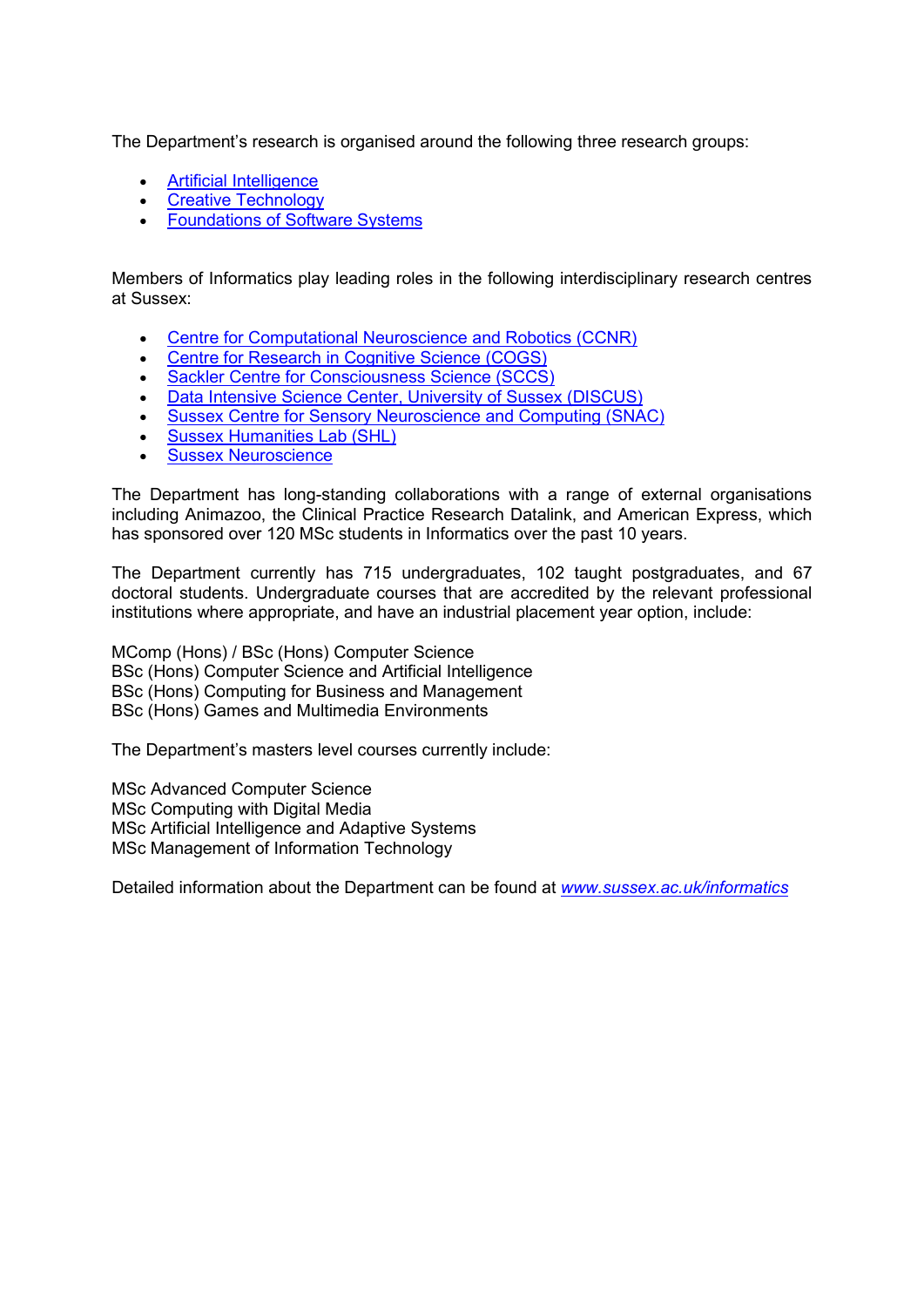# **JOB DESCRIPTION**

| <b>Job Title:</b>        | Professor in Human Computer Interaction                                                                                                                                                                                                                                                                                                                                                                                                                                                                       |
|--------------------------|---------------------------------------------------------------------------------------------------------------------------------------------------------------------------------------------------------------------------------------------------------------------------------------------------------------------------------------------------------------------------------------------------------------------------------------------------------------------------------------------------------------|
| Grade:                   | Professor (Research & Education focussed) Grade 10                                                                                                                                                                                                                                                                                                                                                                                                                                                            |
| School:                  | <b>Engineering and Informatics</b>                                                                                                                                                                                                                                                                                                                                                                                                                                                                            |
| Location:                | <b>Falmer Campus</b>                                                                                                                                                                                                                                                                                                                                                                                                                                                                                          |
| <b>Responsible to:</b>   | <b>Head of School</b>                                                                                                                                                                                                                                                                                                                                                                                                                                                                                         |
| Direct reports:          | n/a                                                                                                                                                                                                                                                                                                                                                                                                                                                                                                           |
| Key contacts:            | Students, other members of Faculty within the School and<br>University, School Officers, academics of similar standing in<br>the field in other institutions.                                                                                                                                                                                                                                                                                                                                                 |
| <b>Role description:</b> | Professor is the most senior career-grade teaching and<br>research position. Post-holders are expected to show high<br>academic standing, to make a broad and sustained<br>contribution to their field and discipline nationally and<br>internationally, and to demonstrate sustained exceptional<br>performance in research. They will demonstrate academic<br>leadership in both teaching and research, and support the<br>management and strategic planning processes of the School<br>and the University. |

# **PRINCIPAL ACCOUNTABILITIES**

1. To provide academic leadership in the design and delivery of innovative and highquality teaching programmes.

 $\mathcal{L}=\mathcal{L}=\mathcal{L}=\mathcal{L}=\mathcal{L}=\mathcal{L}=\mathcal{L}=\mathcal{L}=\mathcal{L}=\mathcal{L}=\mathcal{L}=\mathcal{L}=\mathcal{L}=\mathcal{L}=\mathcal{L}=\mathcal{L}=\mathcal{L}=\mathcal{L}=\mathcal{L}=\mathcal{L}=\mathcal{L}=\mathcal{L}=\mathcal{L}=\mathcal{L}=\mathcal{L}=\mathcal{L}=\mathcal{L}=\mathcal{L}=\mathcal{L}=\mathcal{L}=\mathcal{L}=\mathcal{L}=\mathcal{L}=\mathcal{L}=\mathcal{L}=\mathcal{L}=\mathcal{$ 

- 2. To engage in high-quality research activity resulting in high-quality publications to be submitted to the REF at acceptable levels of volume and academic excellence; to lead major research projects; to consistently secure research funding and third-stream income; and to play a key role in the development and implementation of the School research strategy.
- 3. To provide guidance, support and mentoring to junior members of staff working in the same or cognate research areas.
- 4. To play a key role in supporting the management activities of the School and University, and to undertake a significant School directorship role if required.

# **KEY RESPONSIBILITIES**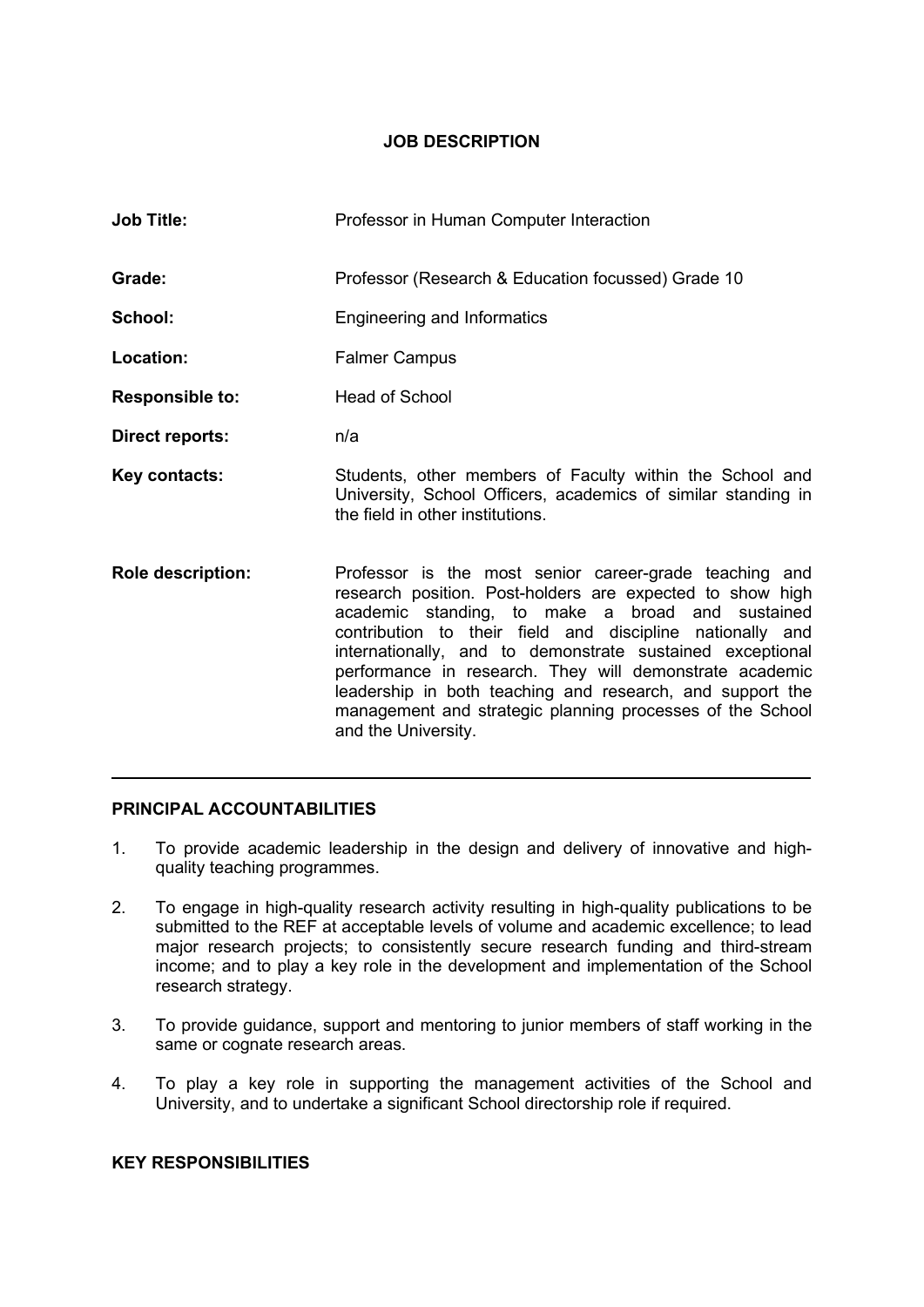# **1. Teaching & Student Support**

- 1.1 Lead the innovative design, development and delivery of the overall curricula.
- 1.2 Develop the quality assurance framework within the University's overall framework e.g. for the validation and re-validation of courses.
- 1.3 Regularly review and update course content and teaching materials, ensuring that they remain up-to-date and relevant, incorporating advances in the subject area and utilising appropriate technology.
- 1.4 Set, mark, and assess work and examinations; select appropriate assessment instruments and criteria; and provide constructive and comprehensive feedback to students.
- 1.5 Actively maintain an understanding of appropriate pedagogy in the subject area.
- 1.6 Provide academic leadership and inspiration to those teaching within subject area.
- 1.7 Supervise PhD students and/or externally-funded post doctoral staff.
- 1.8 Undertake and complete administrative duties required in the professional delivery of teaching.
- 1.9 Undertake academic advising duties, and provide first-line support for sensitive issues, referring on as appropriate to services providing further assistance.
- 1.10 Adopt an approachable and accessible attitude towards students, offering office hours, informal advice etc.

# **2. Research, Scholarship & Enterprise**

- 2.1 Play a leading role in the development and implementation of School research strategies and themes, and lead and co-ordinate research activity in own subject.
- 2.2 Identify and develop research objectives, and proposals for own or joint research.
- 2.3 Carry out independent research and act as a Principal Investigator or project leader on major research projects. This may involve leading and line-managing the staff including their recruitment, probation, mentoring, performance review and staff development; managing the budget, and taking responsibility for the delivery of the programme.
- 2.4 Define research objectives and questions, review and synthesise the outcomes of research studies, and develop ideas for application of research outcomes.
- 2.5 Develop proposals for major research projects which will make a significant impact, and lead to an increase in knowledge or understanding or the development of new explanations, insights, concepts or processes.
- 2.6 Produce high-quality research outputs that are world-leading in the field, for publication in monographs or recognised high-quality journals, or performance/exhibition, as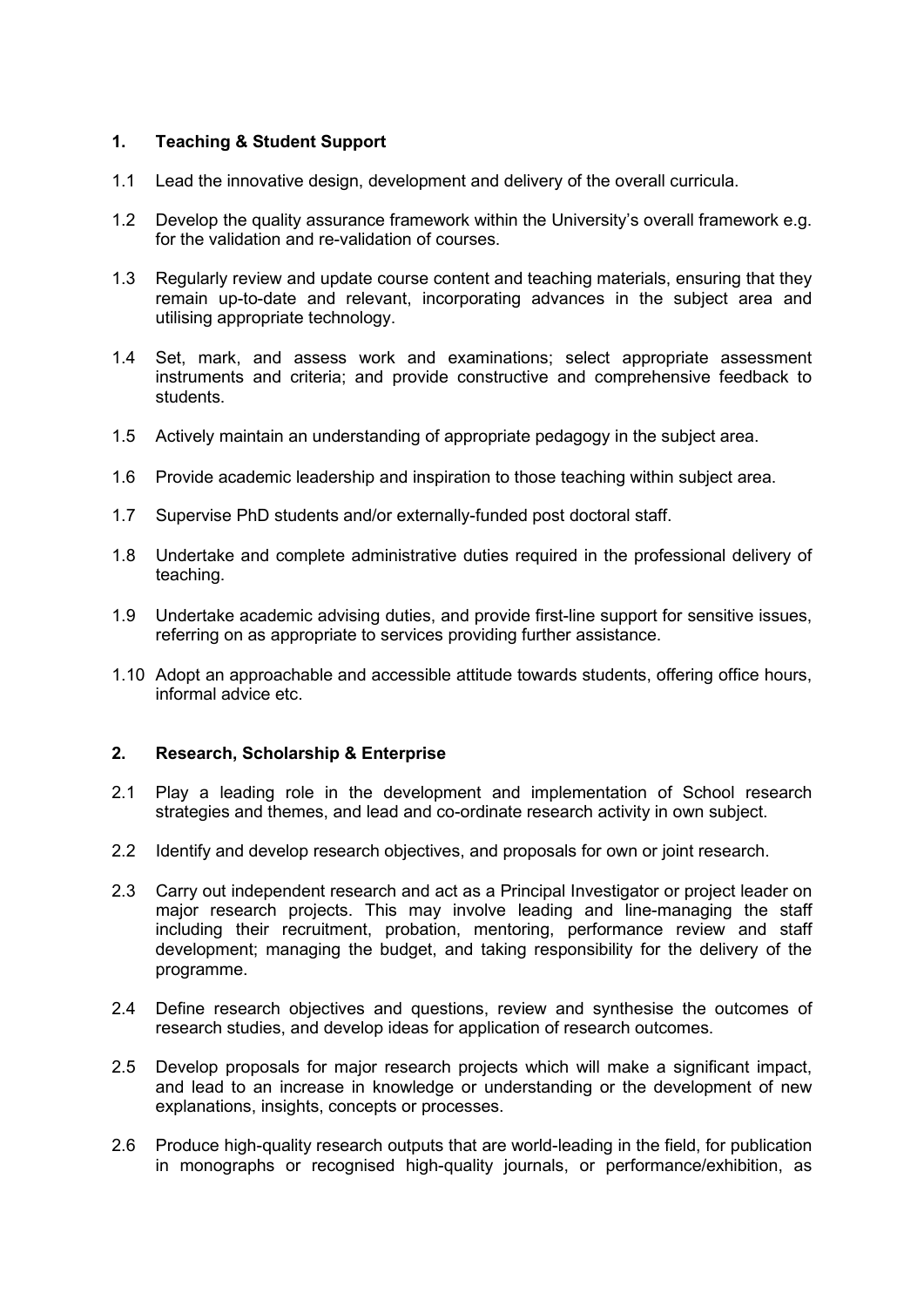appropriate, and make a significant contribution to the School's REF assessment at acceptable levels of volume and academic excellence.

- 2.7 Make presentations at national and international conferences or exhibit work in other appropriate events of a similar standing, and play a lead role in identifying ways to disseminate research outputs informally via the internet, the media and other forms of public engagement.
- 2.8 Develop and maintain an independent research reputation by, for example, serving on peer review committees, or acting as a referee for journal articles or research grant applications.
- 2.9 Play a key role in the internal management of the REF assessment exercise.
- 2.10 Play a lead role in identifying sources of funding and securing bids, both individually and in collaboration with others.
- 2.11 Play a lead role in identifying and exploring opportunities for enterprise activity, knowledge exchange income and/or consultancy.
- 2.12 Provide academic leadership and inspiration to those working within own research area, and foster inter-disciplinary team-working.
- 2.13 Lead and develop internal and external networks to foster collaboration on both an individual level and on behalf of others in the School, share information and ideas, and promote the subject and the University, both nationally and internationally.
- 2.14 Develop successful links with external contacts such as other educational and research bodies, employers, professional bodies and other providers of funding and research initiatives to foster collaboration and generate income, and to influence the external research and policy agenda.
- 2.15 Contribute to the enhancement of research quality and thinking in the field by being involved in quality assurance and other external decision-making bodies.
- 2.16 Act as a leading authority in the field or specialism, developing new knowledge, understanding and innovation in the area.
- 2.17 Conduct risk assessments and take responsibility for the health and safety of others, if required.

#### **3. Contribution to School & University**

- 3.1 Attend and contribute to School meetings.
- 3.2 Contribute to the overall management of the School in areas such as budget management and business planning.
- 3.3 Contribute to School- and University-level strategic planning and development.
- 3.4 Engage in activities beyond day-to-day teaching duties, for example Admissions Days.
- 3.5 Assist with undergraduate and postgraduate recruitment.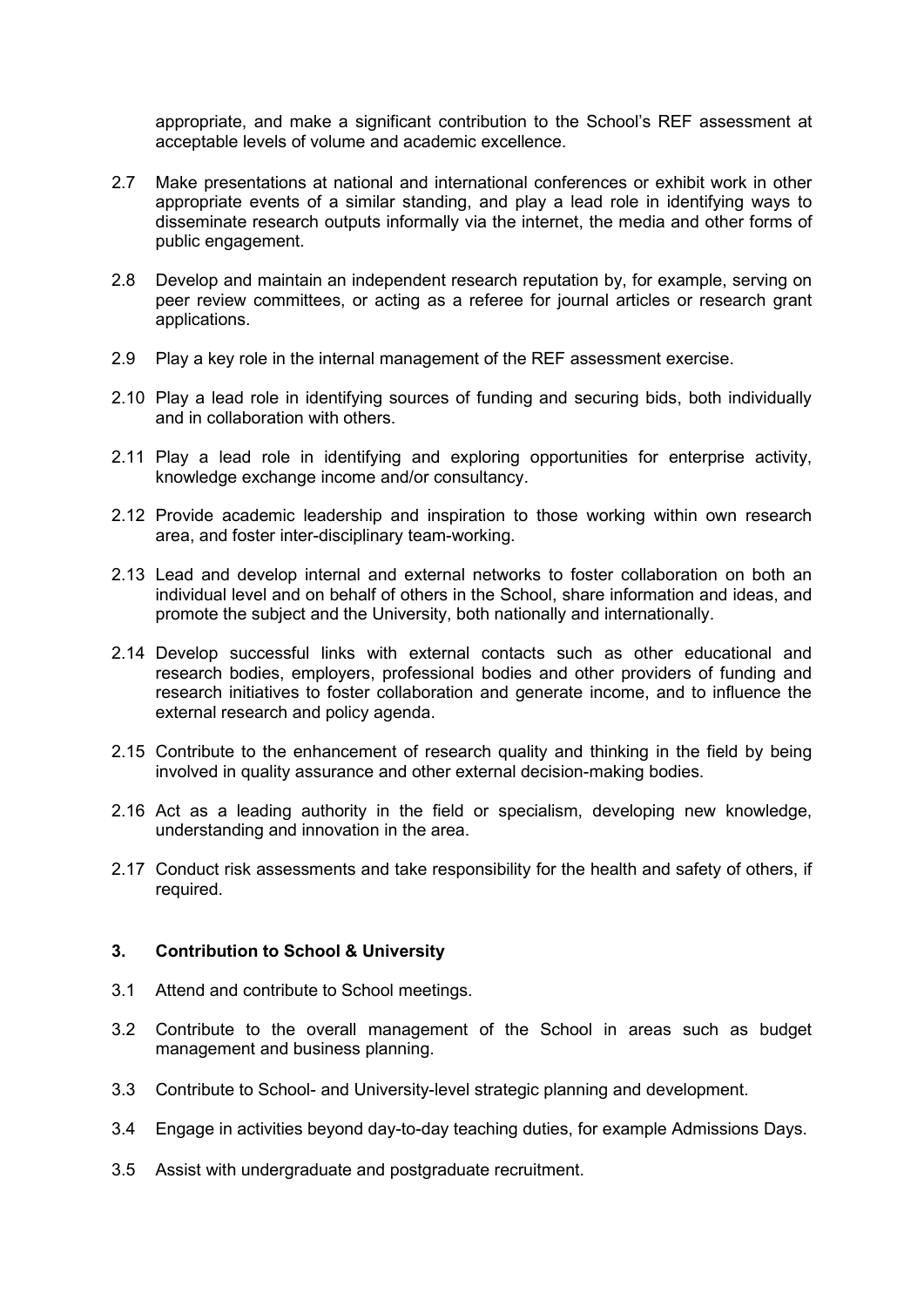- 3.6 Chair School or University committees, and participate in University decision-making and governance.
- 3.7 Undertake a School directorship role, for example Director of Research.
- 3.8 Advise and provide support to less experienced colleagues, and conduct Performance and Development Reviews, if required.
- 3.9 Mentor staff in related or cognate research areas, providing advice on personal and career development plans, and assisting them in identifying and securing career development opportunities.
- 3.10 Undertake additional administrative duties, as required by the Head of School.

#### **4. Role-specific duties**

- 4.1 Contribute to the activities of their research group.
- 4.2 Contribute to teaching within the School of Engineering and Informatics in general areas of Computer Science and Artificial Intelligence.
- 4.3 Carry out a programme of research related to the activities of the Creative Technology research group.

This Job Description sets out current duties of the post that may vary from time to time without changing the general character of the post or level of responsibility entailed.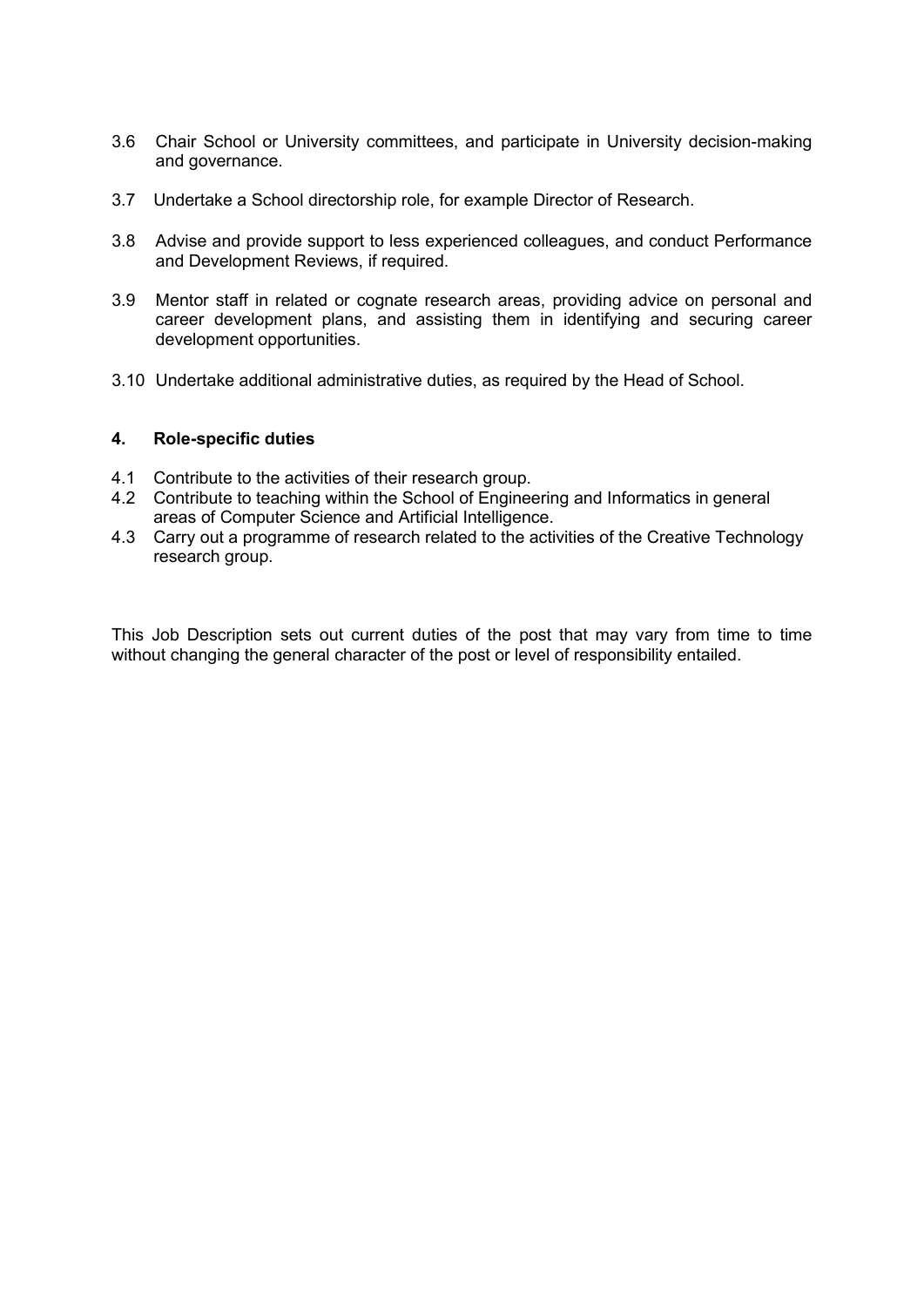# **INDICATIVE PERFORMANCE CRITERIA**

- Evidence of quality in teaching and learning demonstrated in a range of measures, including student satisfaction; of thoughtful and effective innovation in the development of new courses and/or programmes; and of leadership in the promotion of teaching and learning in the subject.
- **Proven innovative teaching practice, typically adopted as best-practice within the** institution.
- Evidence of providing, or demonstrable potential to provide academic leadership, development, mentoring and career management advice for colleagues, research assistants and students in the area of teaching and learning.
- A record of consistent involvement in external examining at research-intensive universities, and other forms of engagement in upholding academic standards.
- **Leadership of a national subject association.**
- Evidence of commitment to improving the student experience and/or leadership of a major change project designed to improve the student experience.
- **Publication of highly-regarded text books or other significant teaching materials for use in** higher education, chosen by third parties on a discretionary basis.
- **Evidence of sustained output of high-quality research publications or other recognised** forms of output, subjected to peer review and describing significant discoveries, applications or observations.
- Evidence of leadership in the discipline and cognate disciplines, demonstrating an ability to inspire colleagues to develop their own research potential, including partnerships with individuals and/or bodies of international standing.
- Sustained record of attracting funds year-on-year, which are notable awards in terms of size and scope, and of leadership of and collaboration in significant research projects and/or consultancy or work with external organisations.
- Transfer of intellectual property into the wider economy.
- Development of research and consulting relationships with other organisations, and development of business and community links that bring tangible benefits to the University.
- Sustained record of successful postgraduate research supervision.
- Academic distinctions (e.g. academic awards; editorship of, or refereeing for, journals; grant reviewer for awarding bodies; services for learned societies; election to Fellowships).
- **Transfer of research findings into practical applications and/or enrichment of the wider** culture through creativity in the social sciences, humanities and the visual and performing arts.
- **External and visiting appointments.**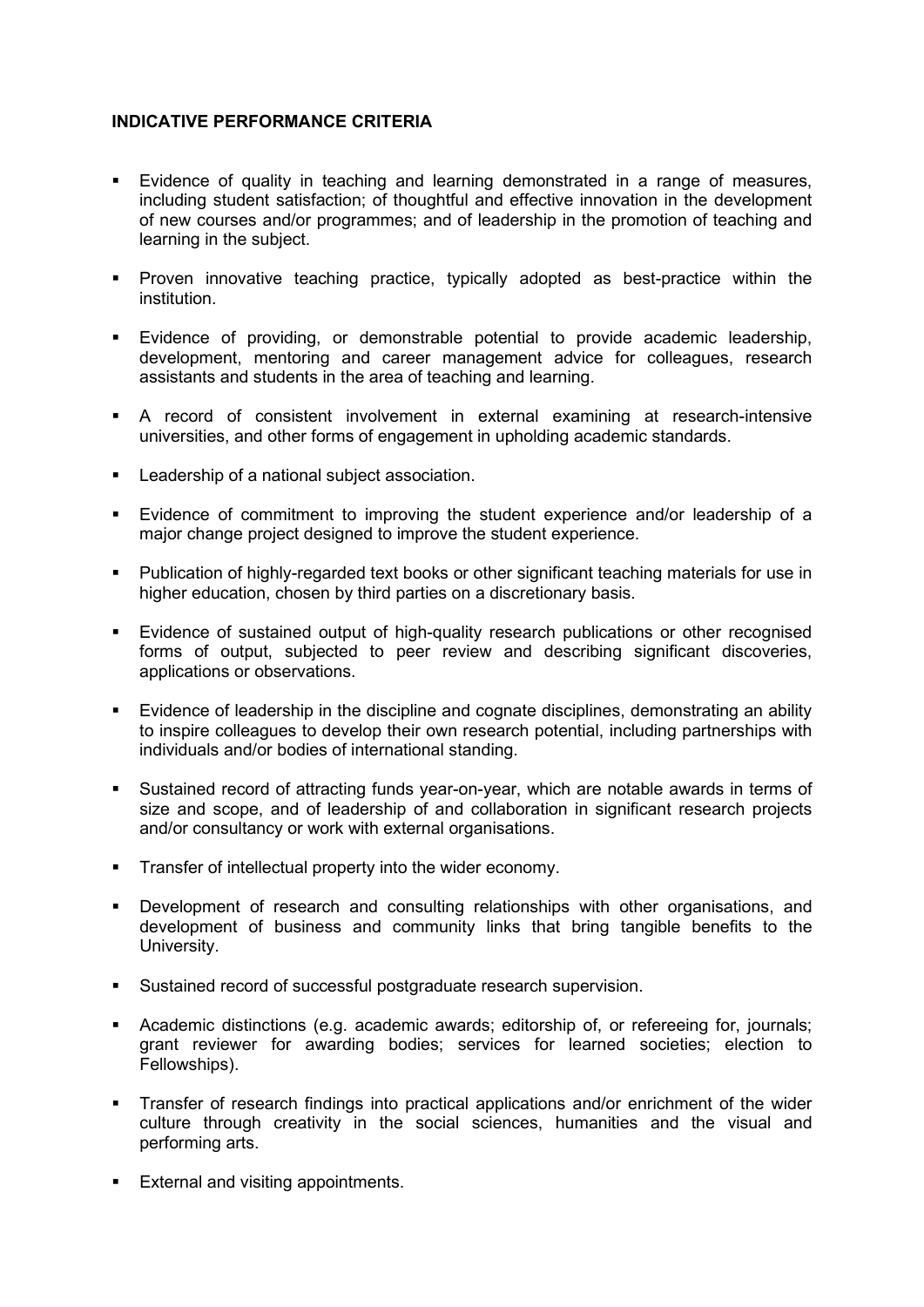- **Influence on the formulation of policy.**
- Advancement of the discipline through a distinctive contribution to intellectual leadership, professional, clinical or vocational practice.
- Evidence of enhancing the international standing and profile of the School and University.
- A sustained contribution to the delivery of University and/or School strategy.
- **Evidence of exceptional collegiality.**
- A leadership role within the University, creating significant performance improvement.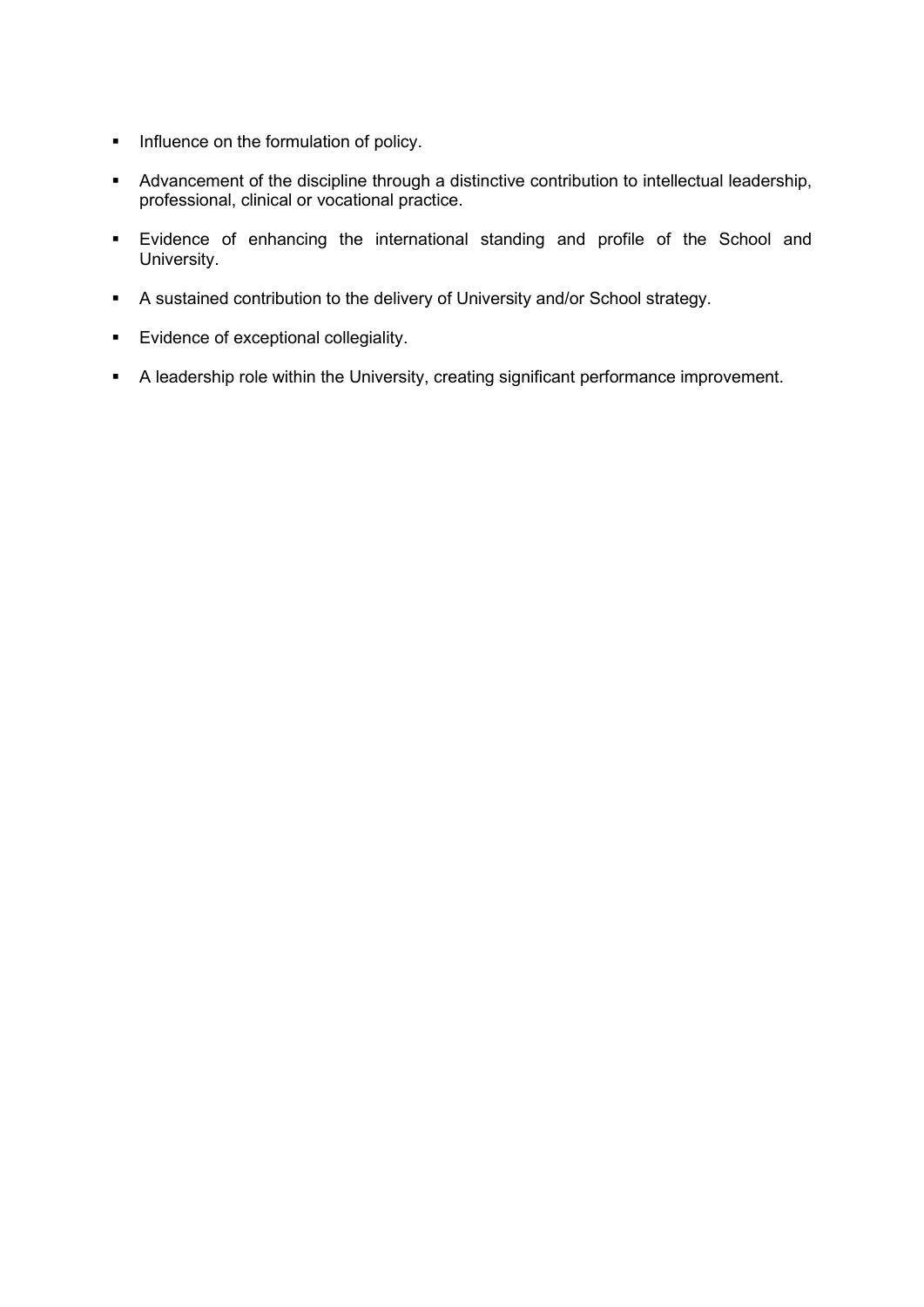### **PERSON SPECIFICATION**

#### **ESSENTIAL CRITERIA**

- 1. Educated to doctoral level in a relevant discipline (see role-specific criteria below).
- 2. In-depth knowledge of specialism to enable the development of new knowledge, innovation and understanding in the field.
- 3. Excellent interpersonal skills, with the proven ability to engage with students using a variety of different methods.
- 4. Excellent presentation skills, with the proven ability to communicate effectively, both orally and in writing, with students, colleagues and external audiences.
- 5. Significant experience of high-quality teaching at undergraduate and postgraduate level.
- 6. Successful track record of innovative curriculum design or redesign.
- 7. Significant track record of influential publications in reputable journals and other appropriate media of similar standing.
- 8. Successful and sustained track record of generating research and knowledge exchange income that is notable in terms of size and scope, and the translation of research results into practice.
- 9. Experience of successfully leading large externally-funded research projects.
- 10. An international reputation in the field of study.
- 11. Successful track record of supervising postgraduate students.
- 12. Evidence of proactive contribution to the School and/or University.
- 13. Leadership and people management skills.
- 14. Ability to exercise a high degree of innovation and creative problem-solving.
- 15. Commitment to collegiality and inter-disciplinary working.
- 16. Excellent organisational and administrative skills.
- 17. Ability to prioritise and meet deadlines.
- 18. A willingness to participate in support activities beyond normal teaching duties.
- 19. Excellent IT skills, with the ability to produce high-quality learning support materials.